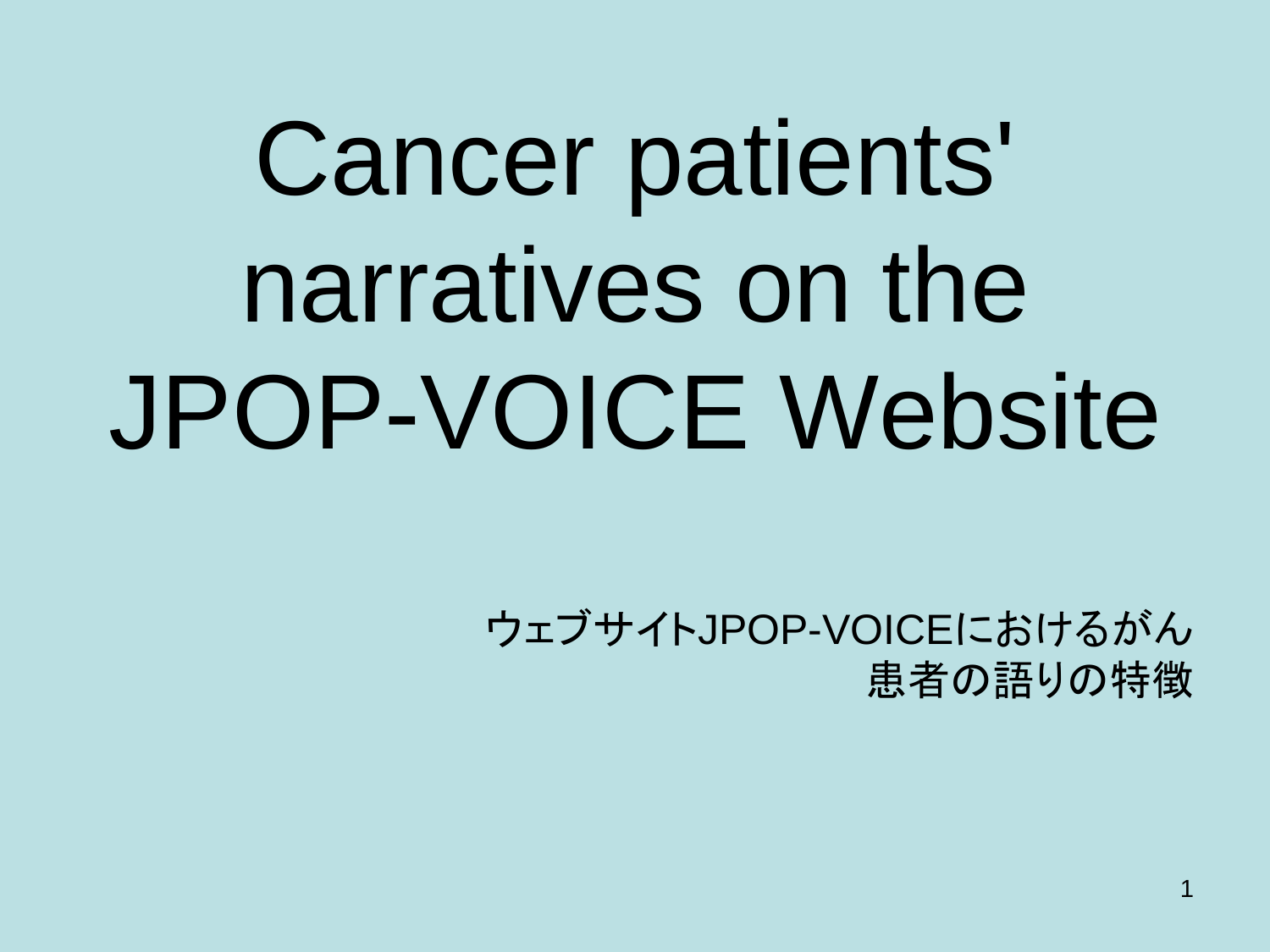#### **Shiromaru, Mizue1,**  ◯**Sun, Bo2, Ito, Takehiko2, Ohtaka, Yohei2, Kodaira, Tomoe3**

**Showa University1, Wako University2, Seirei Christopher University3 2nd Japan China Korea Nursing Conference St.Luke's College of Nursing P-B-21**(**poster**) **2010**・**11**・**2015**:**55**~**16**:**05**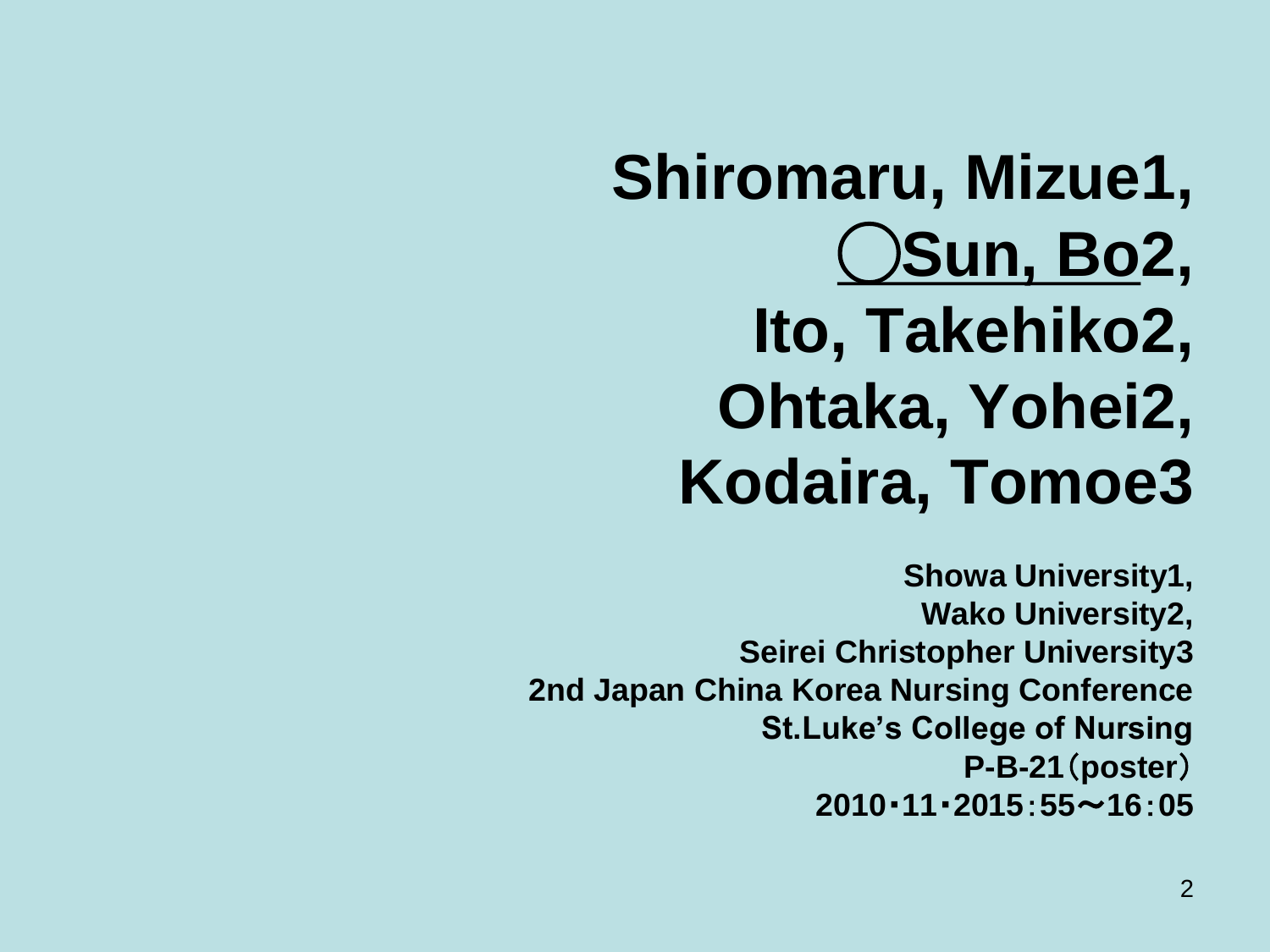# **Introduction**

• Recently, a large amount of autobiographical illness narrative documents or *tobyoki* have been written by people with different kind of illness (Sun, *et al*, 2010). New information technology make it possible to write and read those *tobyoki* on the website easily.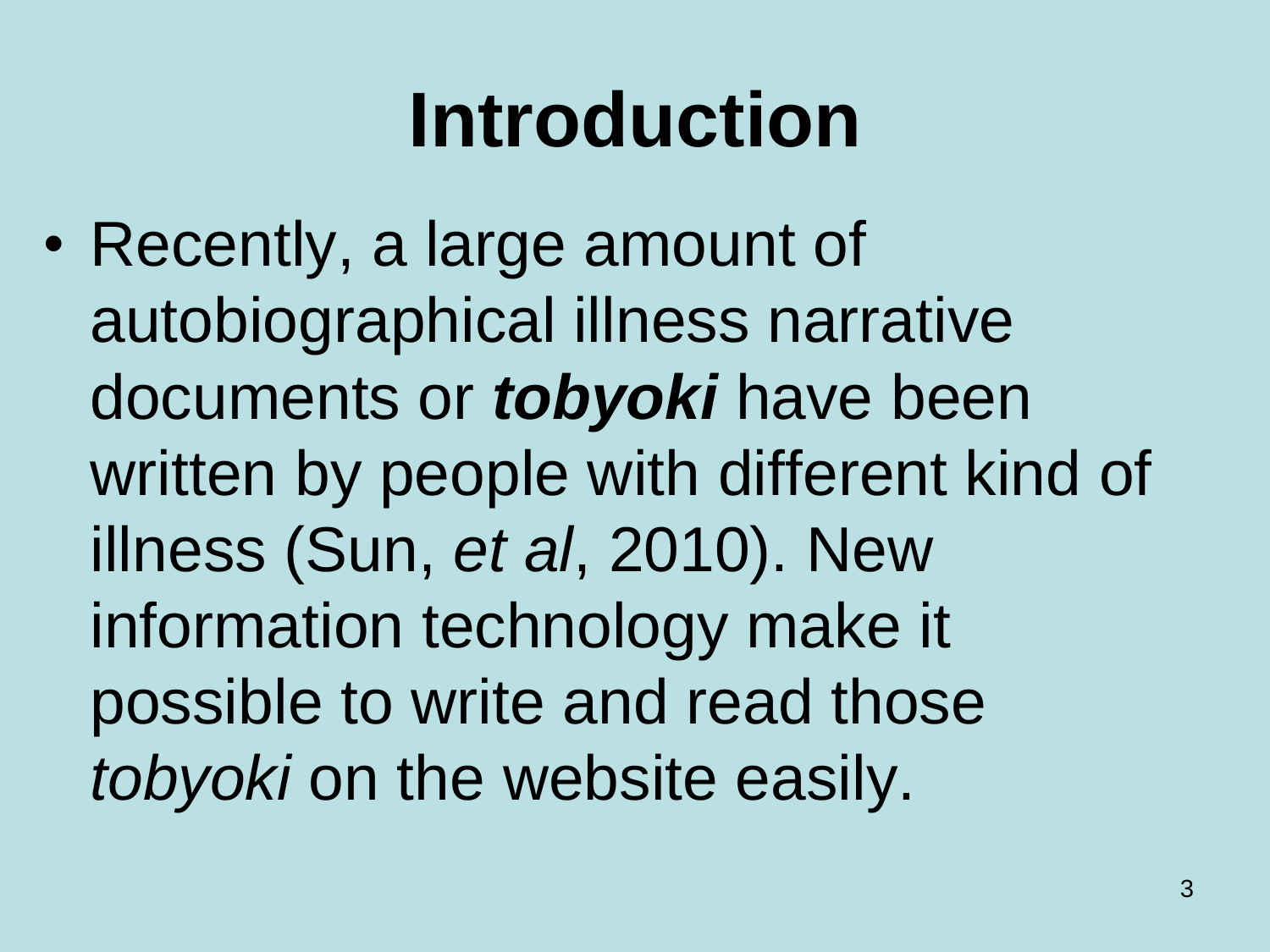| 体験者、医療者からのメッセージ<br><b>JPOP-VOICE</b>                                                | このサイトをご覧になる方へ<br>⊙ サイト内検索<br>Aug Zuut                                                                                                                                                                                                                                                                                                                                                                                                                                          | お問合せ<br>JPOPとは<br>検索<br>however is Google<br>■ 統合失調症と向き合う<br>がんと向き合う                                                                                                                                                                                                                           | What is<br>JPOP-VOICE                                                               |
|-------------------------------------------------------------------------------------|--------------------------------------------------------------------------------------------------------------------------------------------------------------------------------------------------------------------------------------------------------------------------------------------------------------------------------------------------------------------------------------------------------------------------------------------------------------------------------|------------------------------------------------------------------------------------------------------------------------------------------------------------------------------------------------------------------------------------------------------------------------------------------------|-------------------------------------------------------------------------------------|
| がんと向き合う<br>体験者、医療者、支援者の声を<br>動画でご紹介します。                                             |                                                                                                                                                                                                                                                                                                                                                                                                                                                                                |                                                                                                                                                                                                                                                                                                |                                                                                     |
| ▽○ ○ 一体験者·医療者·支援者の声                                                                 | 新着情報 RSS                                                                                                                                                                                                                                                                                                                                                                                                                                                                       | コー新着情報一覧へ                                                                                                                                                                                                                                                                                      |                                                                                     |
| 大腸がん (17) NEW ▶<br>肺がん (3)<br>膵臓がん (1)<br>乳がん (7)<br>Þ<br>子宮頸がん (1)<br>卵巣がん(1)<br>Þ | VOICE<br>Þ<br>2010年6月30日<br>ь<br>₿<br>イベント                                                                                                                                                                                                                                                                                                                                                                                                                                     | 「抗がん剤治療中の過ごし方」に<br>ついて癌研有明病院 看護師の<br>横井麻珠美さんにお話しいただきまし<br>た。NEW<br>在宅ホスピス協会の「第13回全国大会                                                                                                                                                                                                          |                                                                                     |
| 緩和ケア (7)<br>Þ                                                                       | 2010年5月20日                                                                                                                                                                                                                                                                                                                                                                                                                                                                     | in 岐阜」が開催されます。                                                                                                                                                                                                                                                                                 |                                                                                     |
| VOICE + plus<br>就労問題 NEW<br>イベント<br>がんに関するイベントのご案内<br>おしらせ<br>がんに関する情報とJPOPからのおしらせ  | 体験者、医療者からのメッセージ<br><b>JPOP-VOICE</b><br>がんと向き合う<br>大腸がん<br>肺がん                                                                                                                                                                                                                                                                                                                                                                                                                 | トップページへ >><br>乳がん<br>子宮頸がん<br>膵臓がん                                                                                                                                                                                                                                                             | 検索 <b>bonner</b> by Google <sup>-</sup><br>⊙ サイト内検索<br>卵巣がん<br>緩和ケア<br>イベント<br>おしらせ |
|                                                                                     | <b>VOICE</b><br>乳がん<br>体験者<br>医療者<br>支援者<br>山内 梨香ぉん①<br>(やまうち・りか)                                                                                                                                                                                                                                                                                                                                                                                                              | 山内 梨香ぉんの<br>クリックで動画がスタートします<br>(やまうち・りか)<br>看護師<br>盛岡市在住。2005年末、32歳のときに乳がんと診断される。手術<br>後、骨と肝臓に転移するも、抗がん剤、放射線治療、ホルモン療法<br>を経て、順調に回復(その後の経過はこちらをご覧ください)。現在<br>は仕事にも復帰し、看護師として患者さんの身体と心のケアにあた<br>っている。2008年に自らの闘病体験をつづった『がけっぷちナース<br>がんとともに生きる』が2009年3月に飛鳥新社より新装刊。ブログ:<br>「生きてる喜び日記」<br><<<br>->> |                                                                                     |
|                                                                                     | ■ 石ころのようなしこり<br>- 石ころのようなしこり<br>2. 悲しすぎる現実<br>「乳がんになる半年ぐらい前(2004年秋)に、胸に痛みを感じて乳腺外科の先生の所に<br>3. 術後の治療<br>行ったのですが、そのとぎはしこりがマンモグラフィではみつからず、『30歳を過ぎると<br>4. 放射線治療に通う<br>ホルモン(エストロゲン)のせいで痛くなることもある』と言われて、それで少し様子をみ<br>5. 2度目の抗がん剤治療<br>ていました<br>6. 自分の治癒力を信じる<br>半年後の春、しこりが"こりっ"とその痛かった場所にできていたのです。うちの彼がみ<br>7. すべてが巡り合せ<br>「つけて『何かあるよ』ということで触ってみると、本当に石ころのように硬いしこりが触れ<br>8. 弱り目にたたり目一痛<br>1 必须由<br>→ローキー・ダー あんしゅう そんしゃ しょずしょうそう しょそう しゅんそんしょ しょほう コーキング イオーカートリー そんしょそんしょ (手足の) ライニ |                                                                                                                                                                                                                                                                                                |                                                                                     |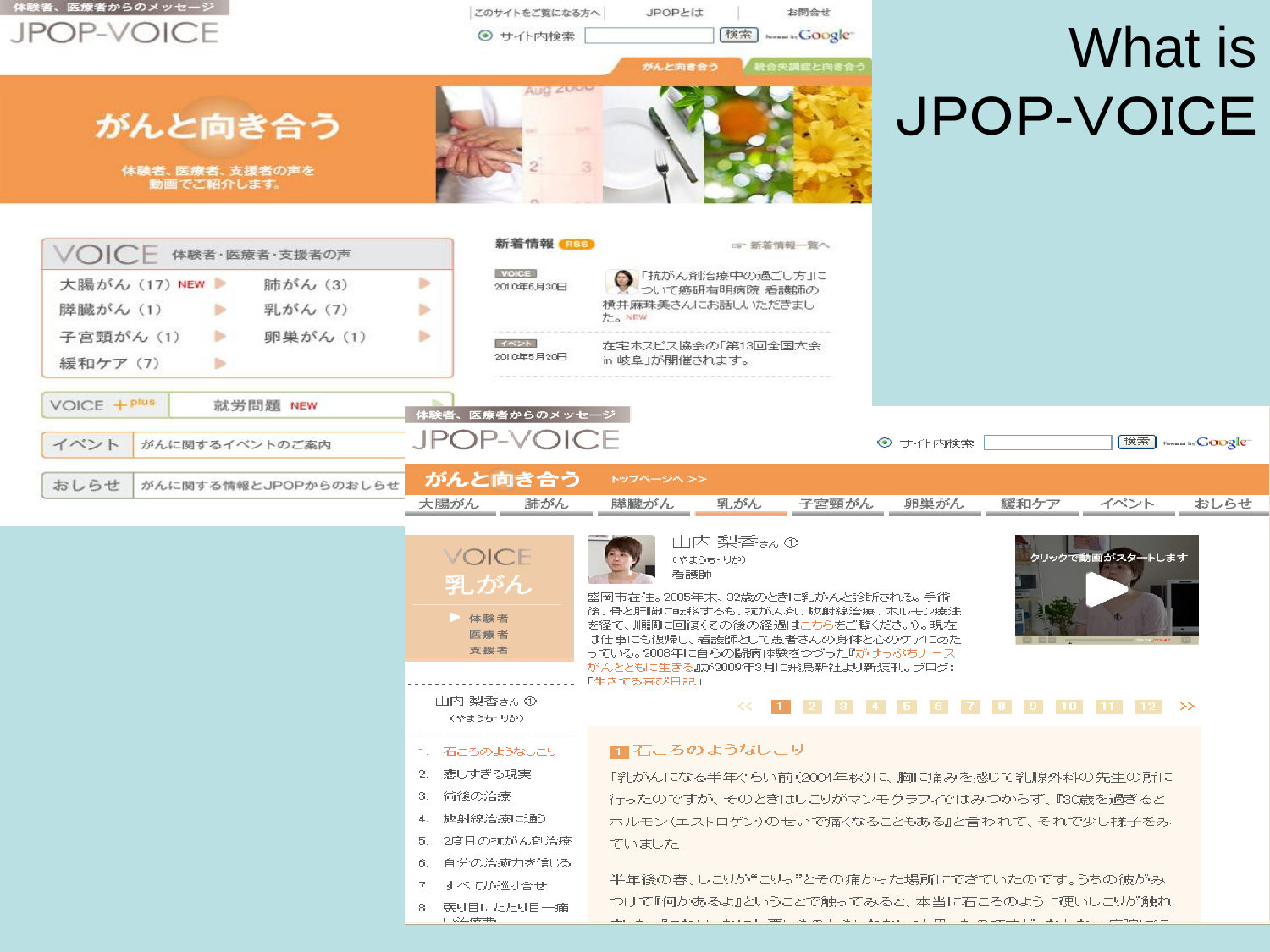#### **Purpose**

• The purpose of the present study was to clarify the content and structure of the website "JPOP-VOICE" and propose its usefulness for nursing education as narrative educational documents proposed by Kodaira and Ito (2009).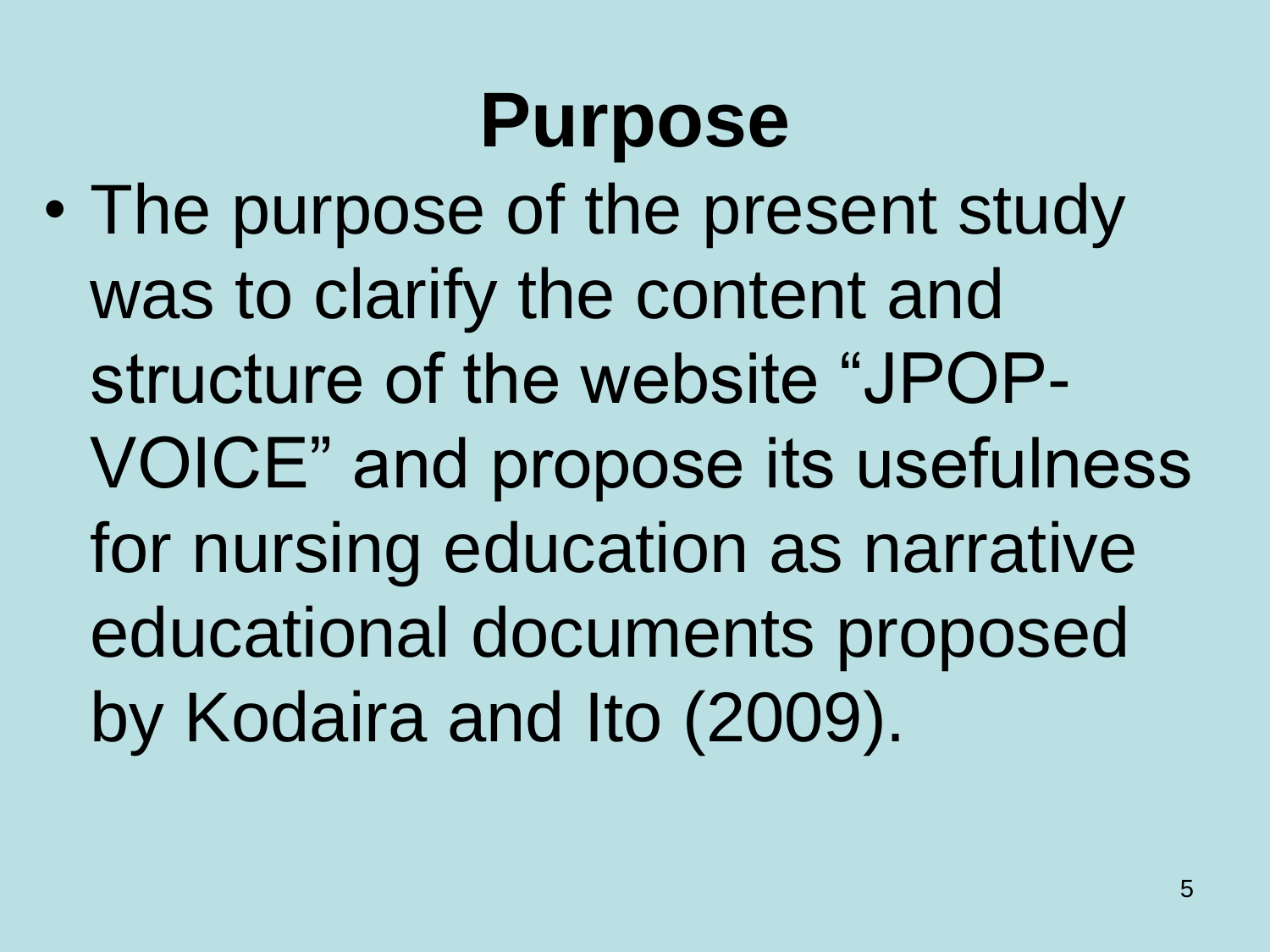# Method

• The website "JPOP-VOICE" consisted of two main themes; cancer and schizophrenia. The present study analyzed narratives in the area of cancer; large bowel cancer (9 male, 5 female), breast cancer (6 female), lung cancer (2 female), cervical cancer (1 female), and ovarian cancer (1 female). Totally narratives of 24 cases were analyzed by using a text mining software (*Text Mining Studio Ver. 3.2*). We conducted (1) basic statistic analysis, (2) word frequency analysis, (3) word network analysis, and (4) attribute-word relation analysis, including correspondence analysis. We analyzed content words only and excluded function words.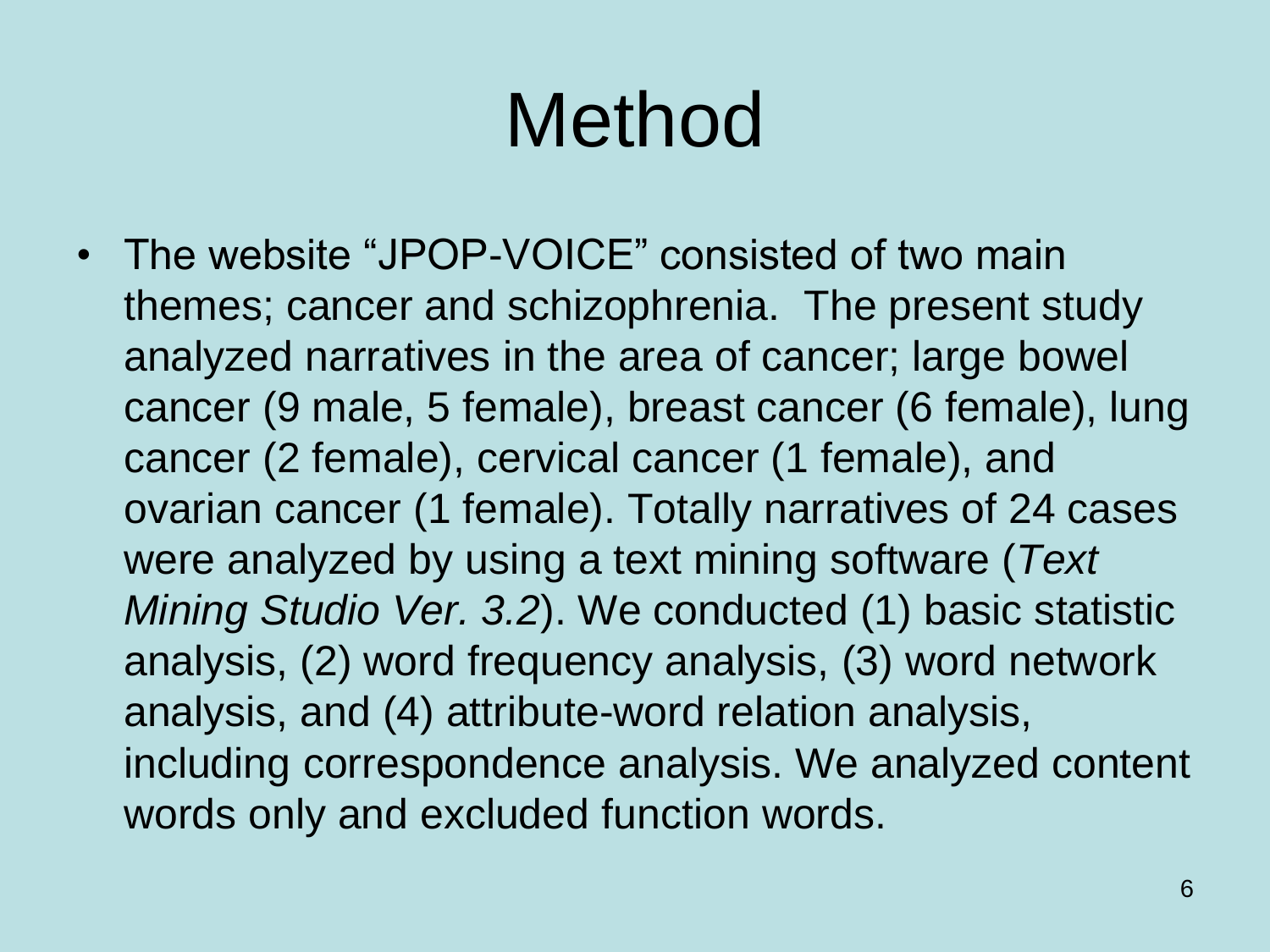#### **Results: Overall statistics**

• The text of narrative of 24 cases was transcribed for the format of the software. The total amount of number of topics was 467. The mean size of one topic was 196.4 characters. The total number of sentences was 3,989. The mean number of characters of each sentence was 23. There were 6,122 types of words in 36,263 total words.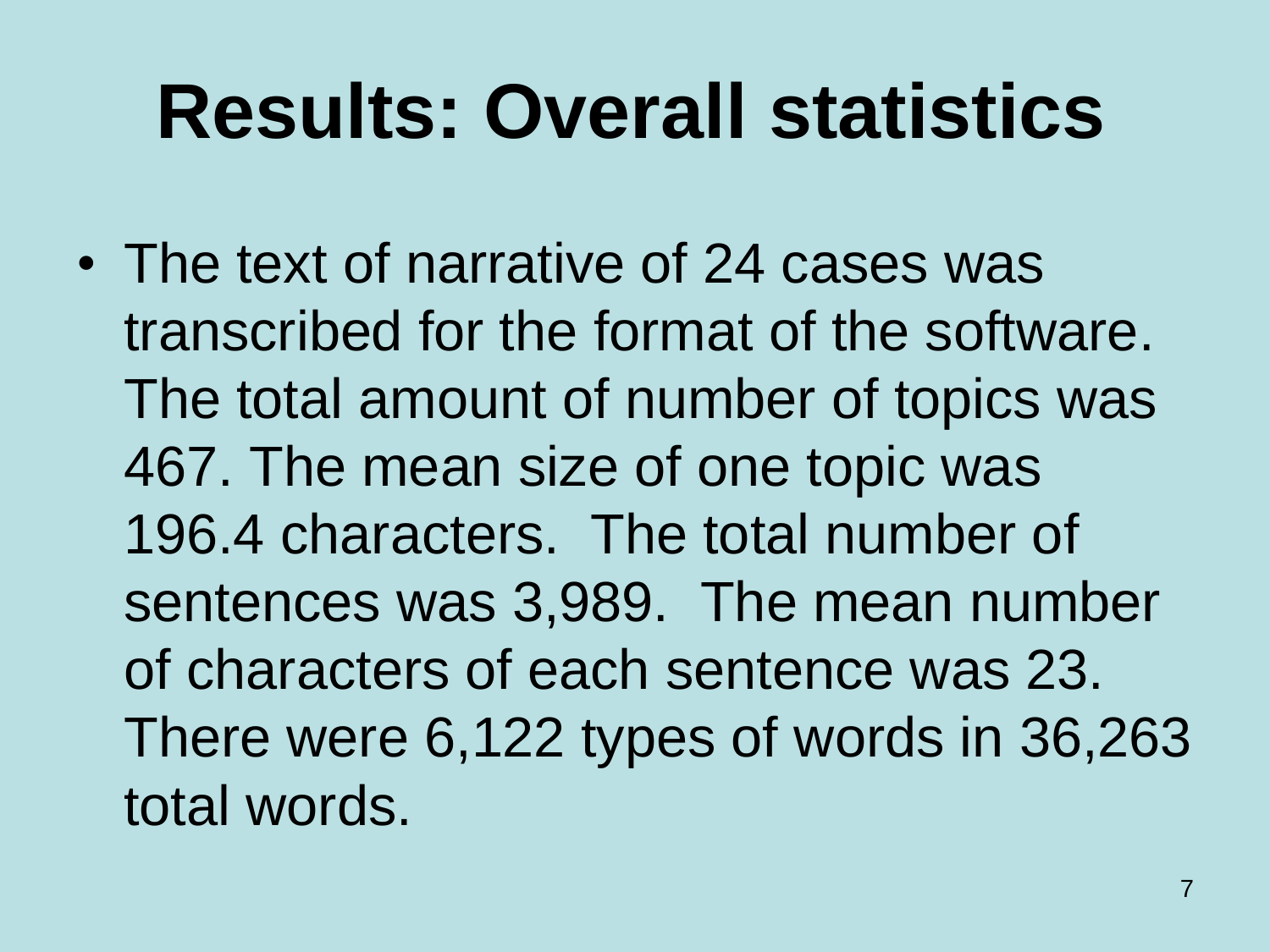# Word frequency analysis

• From the word frequency analysis, the most frequently used words were "*self*" "*Doctor*" "*cancer*" "*surgery*" "*person*" "*go*" "*good*" "*cool*" "*hospital*" "*say*" "*go out*" "*feeling*" "*sensation*" "*pain*" "*do*" "*drink*" "*disease*" "*painful*" "*think*" "*exist*" "*family*" etc. Network analysis revealed the most frequent words associated with "*Doctor*" were "*say*" "*go*" "*listen*" "*mention*" and "*diagnose*".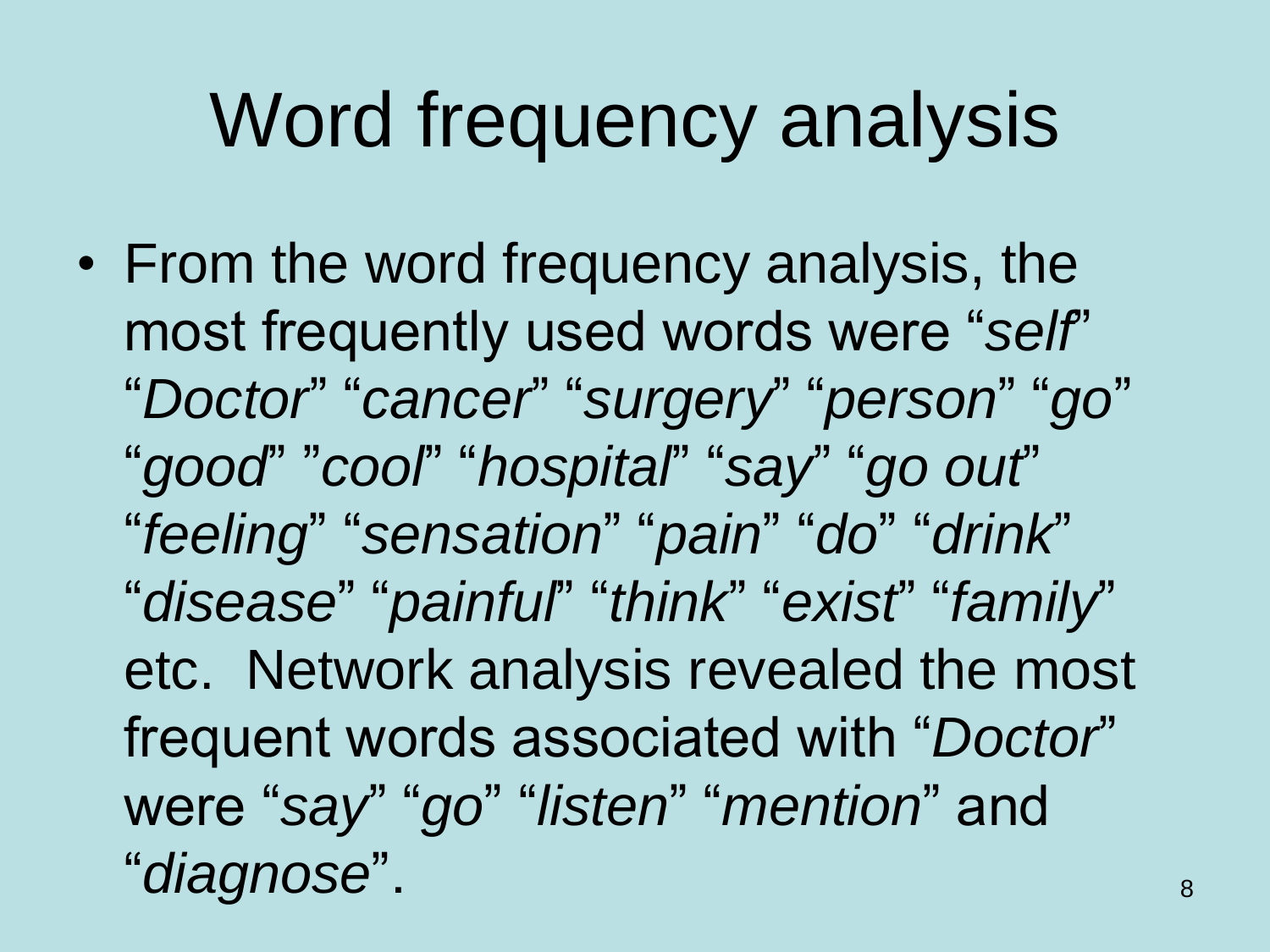# Attribute-word relation analysis: Gender

• According to attribute-word relation analysis, male patients tend to mention about economic topics and work topics, while women used more family-related words than men. Women used the word "*sugoi* (cool)" more frequently than men.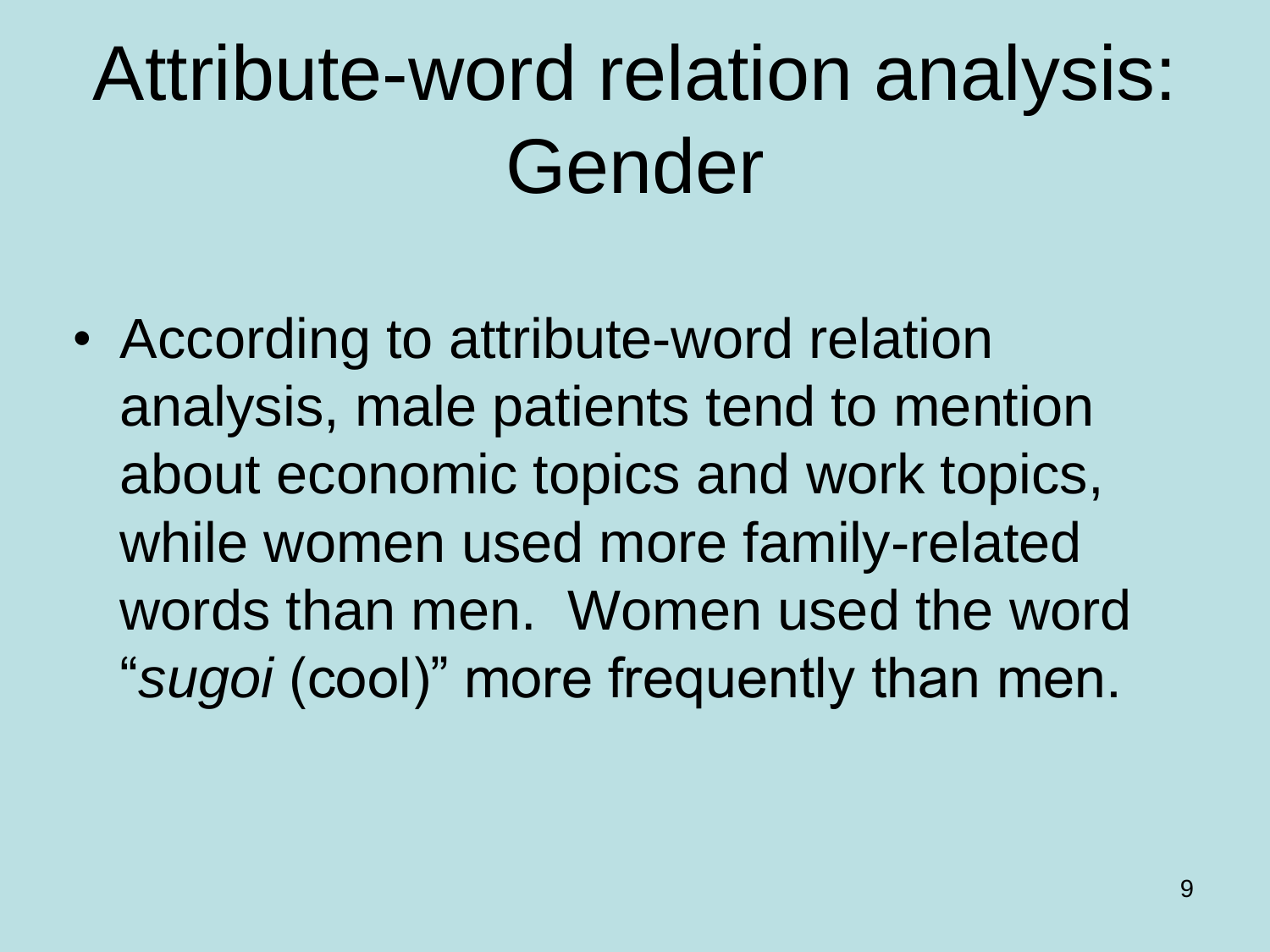# Attribute-word relation analysis: Gender-disease interaction

• Attribute-word relation analysis with genderdisease name interaction showed that, large bowel cancer male patients frequently used the words related to *surgery*, while breast cancer and large bowel cancer female patients tend to use the words related to *medicine (or pills*).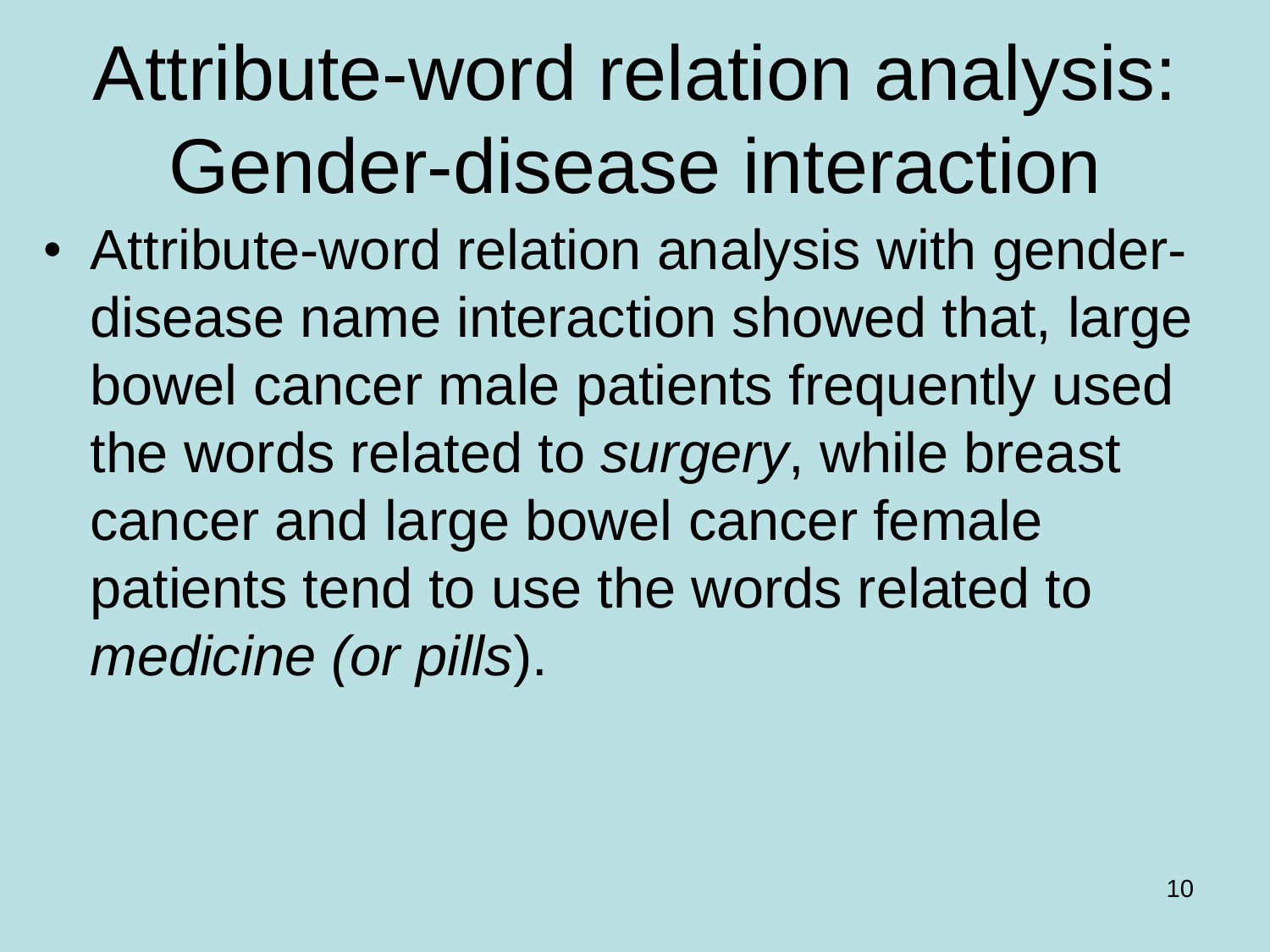Fig. 1 The relationship between gender, cancer type (BC as breast cancer; LBC as large bowel cancer), and frequent words.



Fig. 1 shows the relationship between gender, cancer type (BC as breast cancer & LBC as large bowel cancer), and frequent words.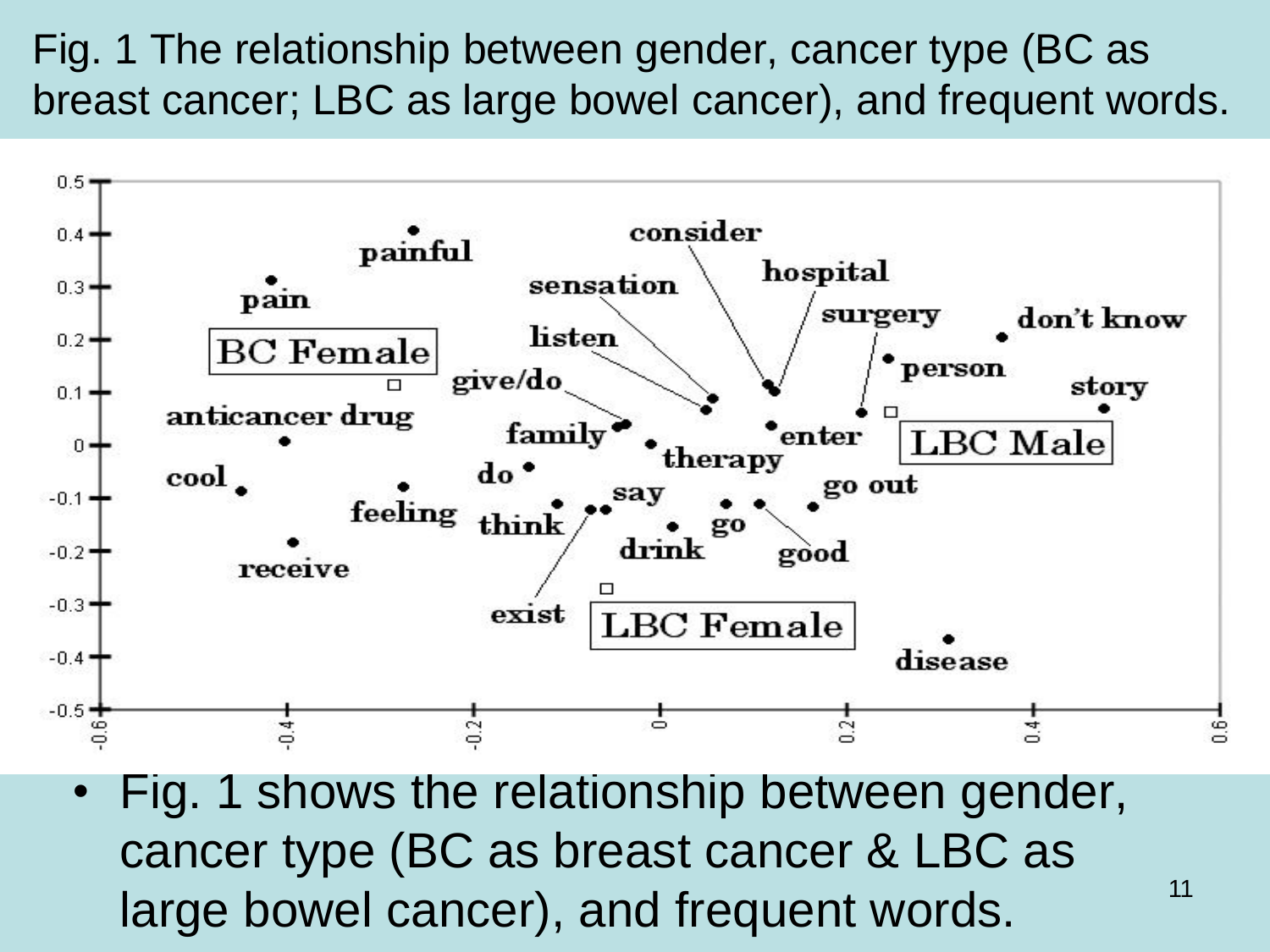# **Conclusion**

• Sun *et al* (2010) analyzed the narrative of schizophrenia patients in "JPOP-VOICE" and found that their text includes words related to the way to take medicine and to manage the symptoms of the illness and to keep social support, while they mentioned less about their doctors. Our results were contrastive to this previous study, because the cancer patient often mentioned about their doctors. That seemed to reflect the difference of the meaning of being a schizophrenia patient *vs*. a cancer patient. People with schizophrenia are more community-oriented while cancer more medical treatment- oriented.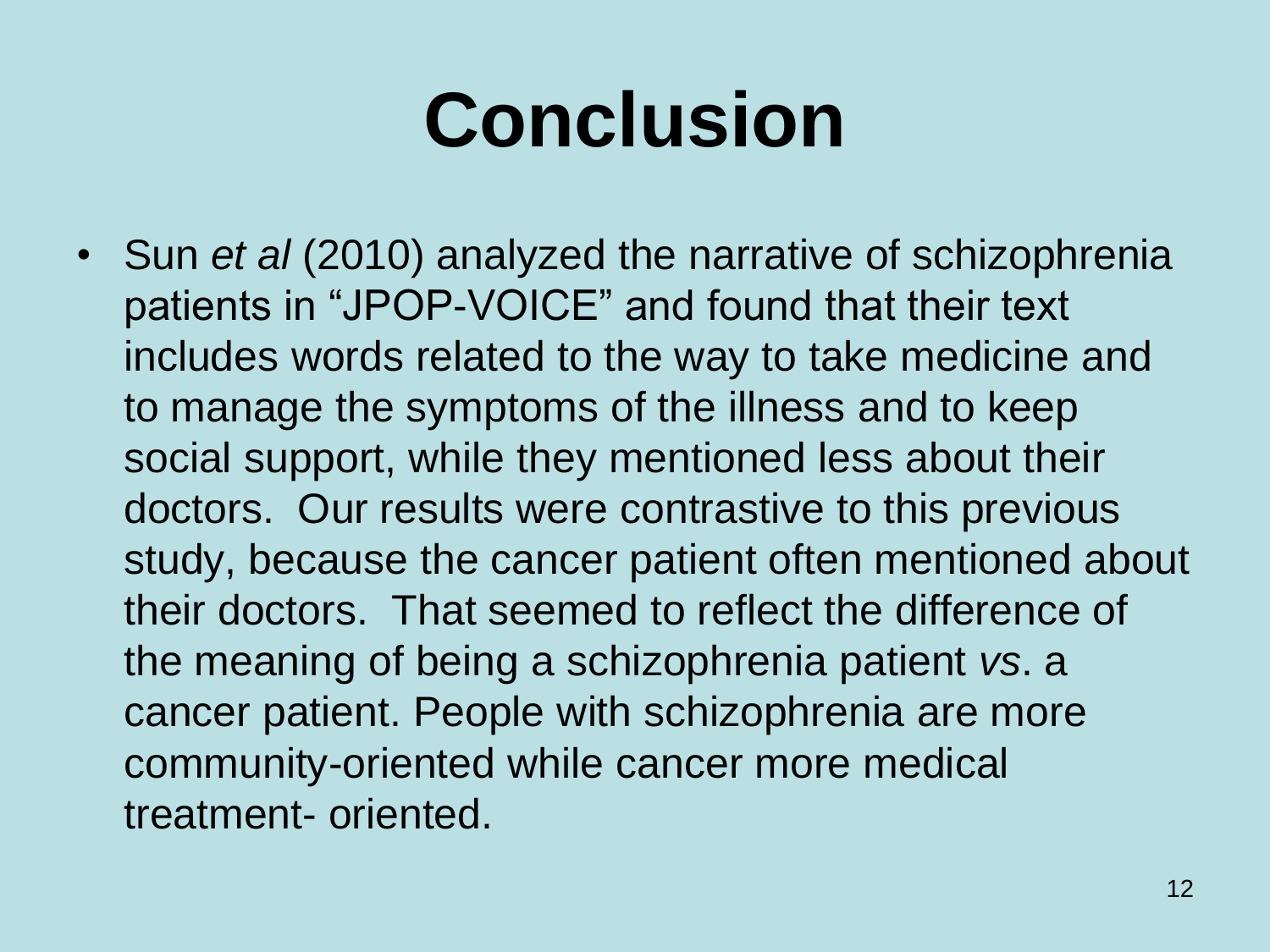#### Websites as narrative documents

• The aim of this website is directed to patients and their family members in order to reduce anxiety about the disease and to increase the courage to face it through motion pictures and voices of real people with the disease as well as medical advice of professionals. Like reading autobiographical illness narrative documents such as published books written by patients, the websites of illness narratives such as "JPOP-VOICE" and DIPEx-Japan, are rich in the knowledge and experiences of which the nurses cannot be aware in their dairy direct practices (Kodaira & Ito 2009).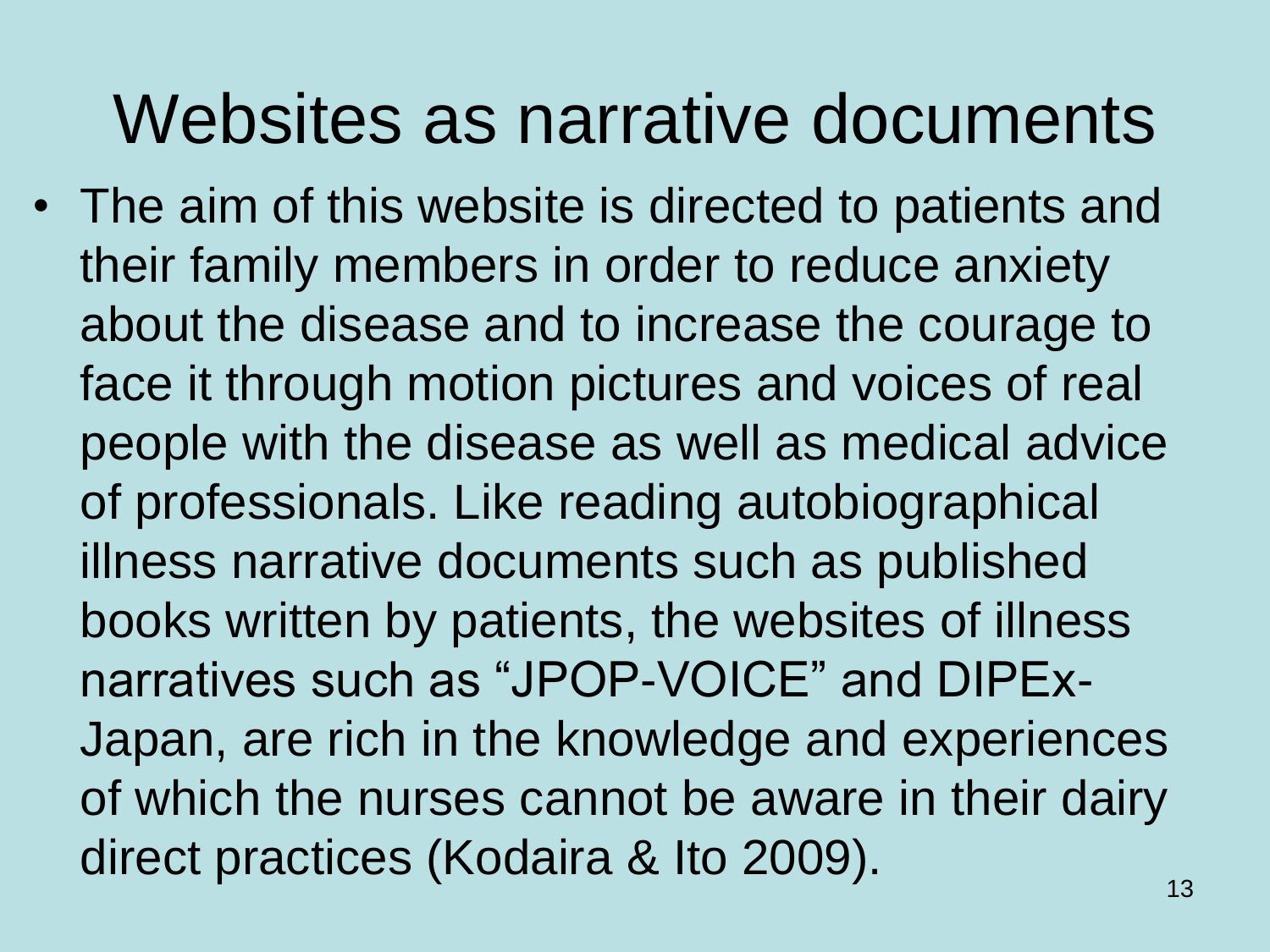#### Websites used for nursing practice and education

- These websites can be utilized for the mental health nurses and nursing students to better understand their suffering, healing and human conditions by indirect experience to listen to their .
- Kodaira & Ito (2010) pointed out that websites of illness narrative includes nonsystematic individual weblogs and systematic sites run or supervised by medical professionals.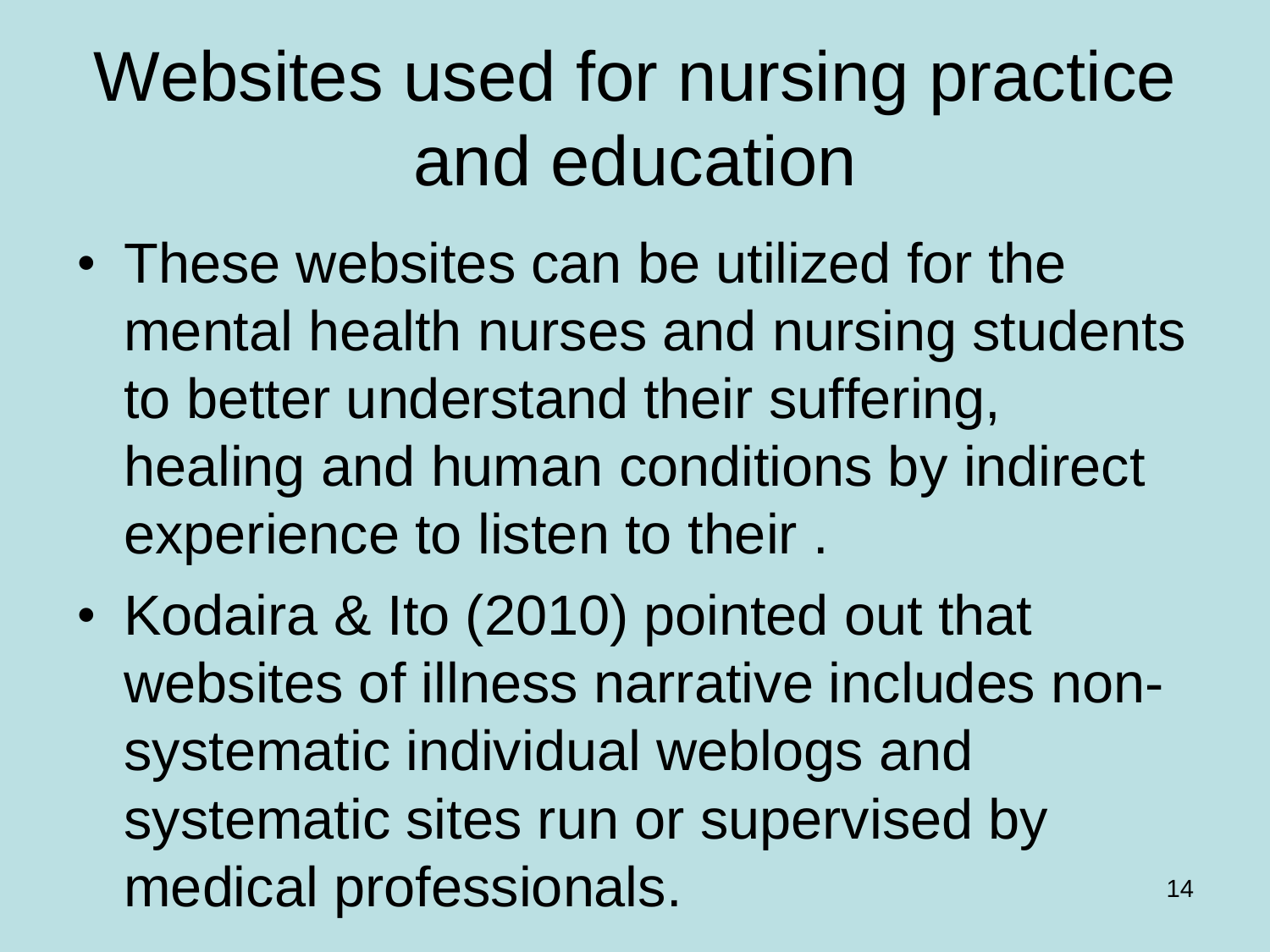#### A website of self-help studies by people with mental illness

• One of the systematic sites of mental illness narratives is **"***Tojisha Kenkyu no Heya* (The room of self help studies)" run by Urakawa Bethel House, which contains various examples of illness narratives of problem behaviors collectively discussed by people with mental illness with assistance of mental health professionals (*see* Otaka, Ito & Kodaira, 2010).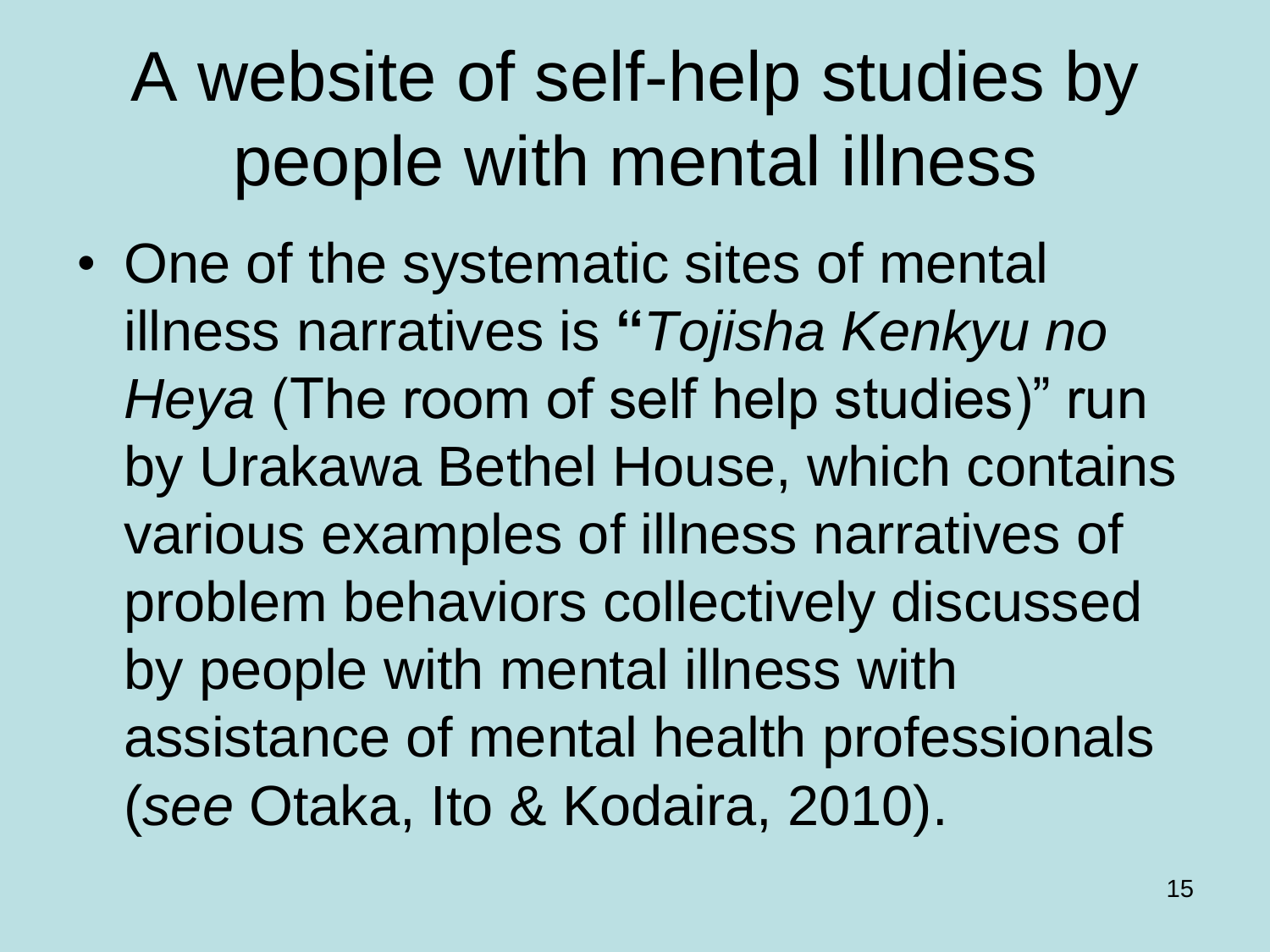#### Fig. 2 Narrative materials as the third resource of nursing knowledge

**Interactive Knowledge-creating** 



16 • Nakayama (2004) proposed a model of nurses' knowledge structure, which suggests two kind resources of practical knowledge; the theoretical knowledge and the knowledge based on their experience in the real world. We might add narrative educational materials as the third source of practical knowledge for nursing as shown in Fig 2.